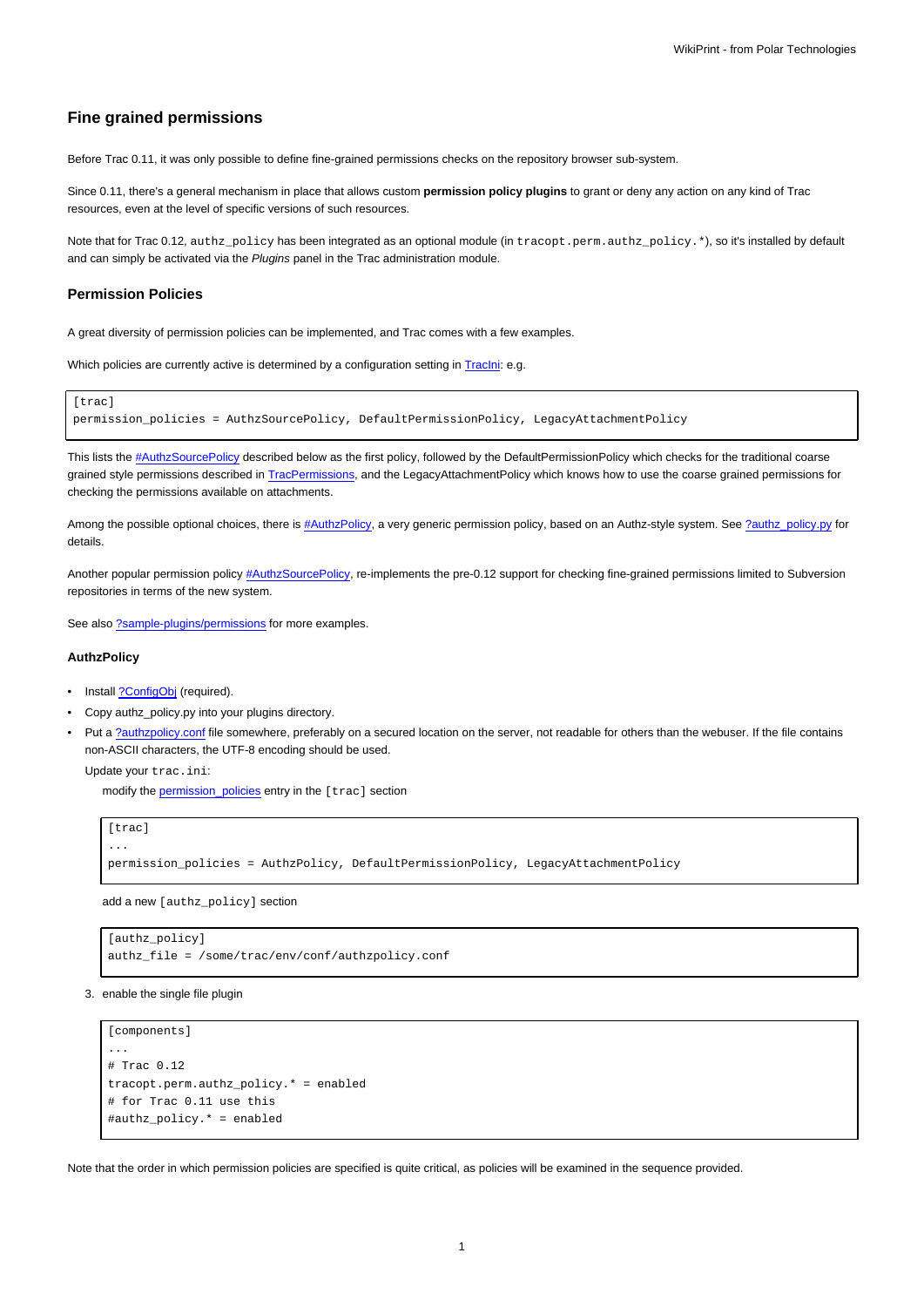A policy will return either True, False or None for a given permission check. Only if the return value is None will the next permission policy be consulted. If no policy explicitly grants the permission, the final result will be False (i.e. no permission).

For example, if the authz\_file contains:

```
[wiki:WikiStart@*]
* = WIKI_VIEW
[wiki:PrivatePage@*]
john = WIKI_VIEW
* =
```
and the default permissions are set like this:

| john                         | WIKI_VIEW |
|------------------------------|-----------|
| jack                         | WIKI VIEW |
| # anonymous has no WIKI VIEW |           |

Then:

- All versions of [WikiStart](https://meteo.unican.es/trac/wiki/WikiStart) will be viewable by everybody (including anonymous)
- PrivatePage will be viewable only by john
- other pages will be viewable only by john and jack

#### **AuthzSourcePolicy (mod\_authz\_svn-like permission policy)**

At the time of this writing, the old fine grained permissions system from Trac 0.11 and before used for restricting access to the repository has been converted to a permission policy component, but from the user point of view, this makes little if no difference.

That kind of fine-grained permission control needs a definition file, which is the one used by Subversion's mod\_authz\_svn. More information about this file format and about its usage in Subversion is available in the [?Path-Based Authorization](http://svnbook.red-bean.com/en/1.5/svn.serverconfig.pathbasedauthz.html) section in the Server Configuration chapter of the svn book.

Example:

```
[/]* = r
[/branches/calc/bug-142]
harry = rw
sally = r
[/branches/calc/bug-142/secret]
harry =
```
• **/** = Everyone has read access by default

• **/branches/calc/bug-142** = harry has read/write access, sally read only

• **/branches/calc/bug-142/secret** = harry has no access, sally has read access (inherited as a sub folder permission)

### **Trac Configuration**

To activate fine grained permissions you must specify the authz\_file option in the [trac] section of trac.ini. If this option is set to null or not specified the permissions will not be used.

```
[trac]
authz_file = /path/to/svnaccessfile
```
If you want to support the use of the [modulename: /some/path] syntax within the authz\_file, add

authz\_module\_name = modulename